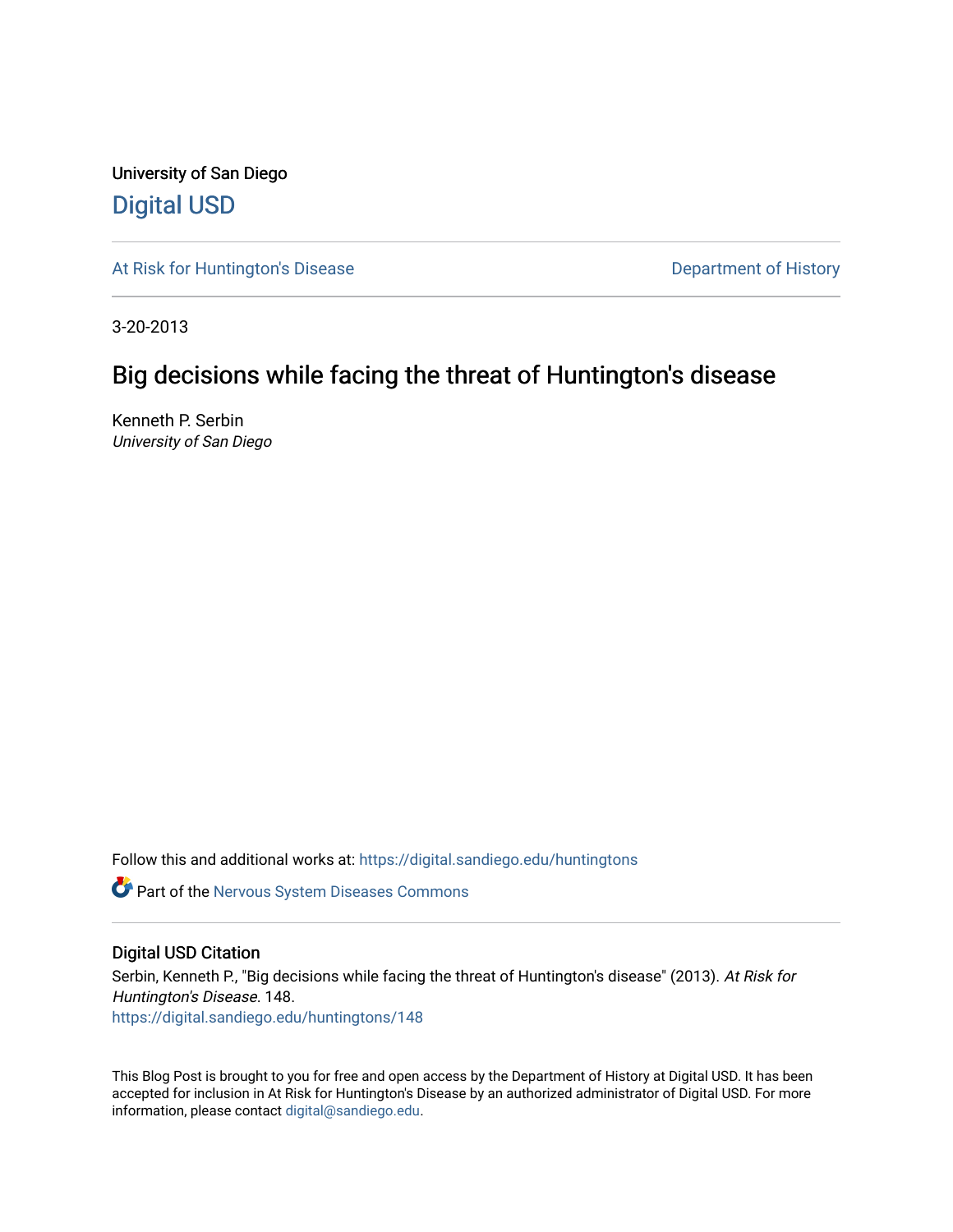#### More **[Create Blog](https://www.blogger.com/home#create) [Sign In](https://www.blogger.com/)**

# [At Risk for Huntington's Disease](http://curehd.blogspot.com/)

*HD is a genetically caused brain disorder that causes uncontrollable bodily movements and robs people's ability to walk, talk, eat, and think. The final result is a slow, ugly death. Children of parents with HD have a 50-50 chance of inheriting the disease. There is no cure or treatment.*

## Blog Archive

- $\blacktriangleright$  [2021](http://curehd.blogspot.com/2021/)(12)
- $2020(16)$  $2020(16)$
- $\blacktriangleright$  [2019](http://curehd.blogspot.com/2019/) (19)
- $\blacktriangleright$  [2018](http://curehd.blogspot.com/2018/) (16)
- $2017(14)$  $2017(14)$
- $2016(13)$  $2016(13)$
- $\blacktriangleright$  [2015](http://curehd.blogspot.com/2015/) (24)
- $\blacktriangleright$  [2014](http://curehd.blogspot.com/2014/) (24)
- $'$  [2013](http://curehd.blogspot.com/2013/) (30)
- [►](javascript:void(0)) [December](http://curehd.blogspot.com/2013/12/) (3)
- [►](javascript:void(0)) [November](http://curehd.blogspot.com/2013/11/) (3)
- [►](javascript:void(0)) [October](http://curehd.blogspot.com/2013/10/) (3)
- [►](javascript:void(0)) [September](http://curehd.blogspot.com/2013/09/) (3)
- $\blacktriangleright$  [August](http://curehd.blogspot.com/2013/08/) (2)
- $\blacktriangleright$  [July](http://curehd.blogspot.com/2013/07/) (1)
- $\blacktriangleright$  [June](http://curehd.blogspot.com/2013/06/) (1)
- $\blacktriangleright$  [May](http://curehd.blogspot.com/2013/05/) (3)
- $\blacktriangleright$  [April](http://curehd.blogspot.com/2013/04/) (4)
- [▼](javascript:void(0)) [March](http://curehd.blogspot.com/2013/03/) (2)
	- Big decisions while facing the threat of [Huntingto...](http://curehd.blogspot.com/2013/03/big-decisions-while-facing-threat-of.html)

The Brain Activity Map Project: short- and [long-te...](http://curehd.blogspot.com/2013/03/the-brain-activity-map-project-short.html)

- [►](javascript:void(0)) [February](http://curehd.blogspot.com/2013/02/) (3)
- $\blacktriangleright$  [January](http://curehd.blogspot.com/2013/01/) (2)
- $2012(26)$  $2012(26)$
- $2011(33)$  $2011(33)$
- $\blacktriangleright$  [2010](http://curehd.blogspot.com/2010/) (26)
- $-2009(21)$  $-2009(21)$  $-2009(21)$
- $\blacktriangleright$  [2008](http://curehd.blogspot.com/2008/) $(7)$
- $\blacktriangleright$  [2007](http://curehd.blogspot.com/2007/) $(7)$
- $\blacktriangleright$  [2006](http://curehd.blogspot.com/2006/) (4)
- $\blacktriangleright$  [2005](http://curehd.blogspot.com/2005/) (17)

About Me **GENE [VERITAS](https://www.blogger.com/profile/10911736205741688185)** 

View my [complete](https://www.blogger.com/profile/10911736205741688185) profile

HD Links

## WEDNESDAY, MARCH 20, 2013

## Big decisions while facing the threat of Huntington's disease

At every turn of life, we all make big decisions such as choosing a career, a mate, a home, and the number of children to conceive.

Living with the knowledge of a positive test for a devastating condition such as Huntington's disease radically complicates such decisions. Coupled with the deep stigma associated with HD, the fear of the onset of symptoms magnifies the stress and doubt that come with such turning points.

As I have frequently revealed in my writings and in speeches about HD, I have faced life-changing decisions about a <u>[feeding tube](http://curehd.blogspot.com/2006/01/should-mom-get-feeding-tube.html)</u> for my HDstricken mother, my [genetic test](http://curehd.blogspot.com/2006/11/handling-news.html), and the test of our daughter while still in the womb. (Thankfully, she tested negative!)

Planning for the inevitable symptoms of this currently untreatable disease has also [profoundly altered my career,](http://chronicle.com/article/Racing-Against-the-Genetic/135542/) leading me into a new field far different from my original focus on Brazilian history: the history of science, technology, and medicine.

With my definitive exit from the "HD closet" last fall, I have begun to integrate this new intellectual passion into my professional life.

## **Professional excitement**

Lately, however, I've relived the intensity of how the threat of HD affected my professional decisions.

With the surprise [resignation of Pope Benedict XVI](http://curehd.blogspot.com/2013/02/pope-benedict-xvis-resignation-witness.html) on February 11 and the emergence of several potential successors from among Latin America's cardinals, my expertise on the Roman Catholic Church's actions in the region and its [relations with the region's dictatorships](http://digital.library.pitt.edu/cgi-bin/t/text/text-idx?idno=31735055592368;view=toc;c=pittpress) – topics usually of no interest to the media and the general public – suddenly were in demand.

The election of Pope Francis I created great excitement: his initial attitudes and actions indicated that he might very well attempt to clean up the corruption and abuses that have plagued the institution.

At the same time, it rapidly became apparent that the new pope had had his own complex and (to some) controversial relationship with the Argentine dictatorship, which carried out a "dirty war" against Argentines from 1976-1983.

In the period before and after the election of Pope Francis I, I gave eleven interviews and answered a number of other queries from newsmagazines and radio and TV outlets.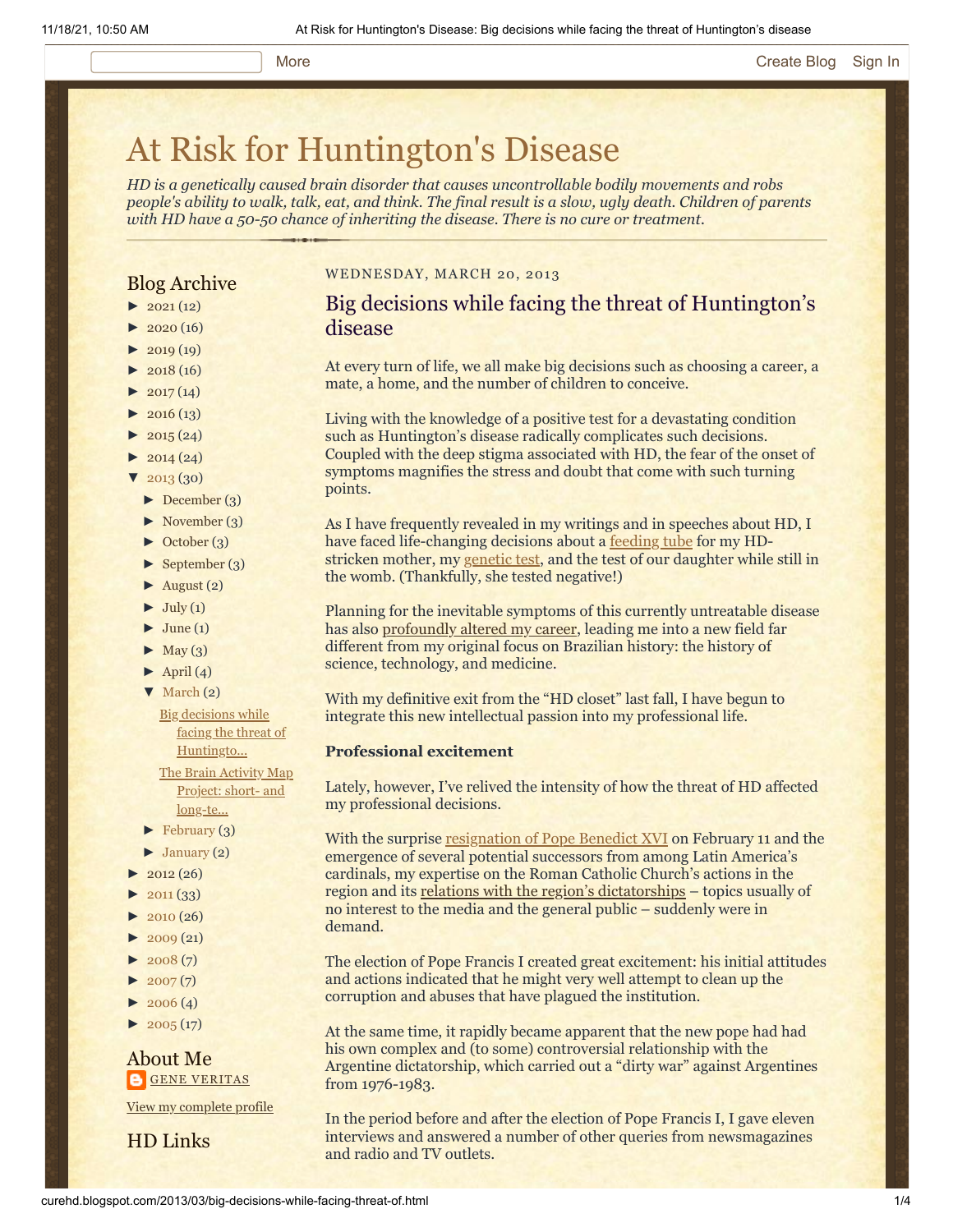[Huntington's](http://www.hdsa.org/) Disease Society of America [International](http://www.huntington-assoc.com/) Huntington **Association** [Huntington's](http://hddrugworks.org/) Disease Drug **Works** [Huntington's](http://www.hdlighthouse.org/) Disease **Lighthouse [Hereditary](http://www.hdfoundation.org/) Disease** Foundation [Huntington's](http://www.hdac.org/) Disease Advocacy Center Thomas [Cellini Huntington's](http://www.ourtchfoundation.org/) **Foundation** HDSA Orange County (CA) **[Affiliate](http://www.hdsaoc.org/)** HD Free with [PGD!](http://www.hdfreewithpgd.com/) [Stanford](http://www.stanford.edu/group/hopes/) HOPES Earth Source [CoQ10,](http://www.escoq10.com/) Inc.

## HD Blogs and Individuals

Chris Furbee: [Huntingtons](http://www.huntingtonsdance.org/) **Dance** Angela F.: Surviving [Huntington's?](http://survivinghuntingtons.blogspot.com/) Heather's [Huntington's](http://heatherdugdale.angelfire.com/) Disease Page

11/18/21, 10:50 AM At Risk for Huntington's Disease: Big decisions while facing the threat of Huntington's disease

My personal excitement culminated with the publication on March 17 of an op-ed article, outlining the potential paths of the Church under Francis I, in one of Brazil's most prestigious newspapers, the *[Folha de S. Paulo](http://www1.folha.uol.com.br/fsp/ilustrissima/98908-a-historica-trindade.shtml)*, followed by a quotation from me about the Argentine branch of the Church in a front-page story in *[The New York Times](http://www.nytimes.com/2013/03/18/world/americas/francis-begins-reign-as-pope-amid-echoes-of-argentinas-dirty-war.html?emc=eta1&_r=0)*.

As I told a number of friends, never before and probably never again will my scholarly work on the Catholic Church command so much attention in the United States.

Throughout all this, I began to relive the past thrills and satisfaction of researching the Church, publishing books on the topic, and discussing my work in the Brazilian media.

My wife seemed especially happy to see me enjoying, for the first time in a very long while, recognition for my original career path. For her, it was a relief from that dogged, sometimes seemingly one-dimensional aspect of my life involving the fight against HD.

## **Second-guessing the past, but welcoming the future**

As a result, I began second-guessing my decision in 2007 to turn down a job to help run a prestigious Latin American studies center in Florida in order to remain in biotech-rich San Diego to focus on the fight against HD. Staying put also helped safeguard my family's financial future by allowing my wife to keep her good job and better-than-average retirement plan – absolutely essential if HD were to leave me disabled.

I thought of the HD people I had recently read about who had roughly the same degree of genetic mutation as I did and managed to avoid symptoms until their sixties and even continued to work after onset.

However, in the process of second-guessing, I recalled how I made that decision when the memories of my mother's demise just a year and a half before still haunted me.

In hindsight, it's easy to argue that I should have taken the other job and not worried so much about HD.

However, hindsight also reminds me of how HD completely destroyed my mother's ability to work, to communicate, and to care for herself.

My wife and I made our big decision with the best information available to us at that moment.

I quickly reminded myself that rather than reliving the past, I must look to the future, value the intellectual flexibility of my university, and fulfill the plans I have mapped out for myself. I will be seeking connections with my university's neuroscience program and social outreach project in order to promote brain health as a national priority.

Indeed, my dean has fully supported me after my exit from the HD closet. I [felt especially reaffirmed with the publication of a feature article about my](http://www.sandiego.edu/cas/news_events/feature_stories/kenneth_serbin.php) journey with HD on the university's website.

The decision to pursue the history of science, technology, and medicine has exposed me to new vistas of the human story. HD is a challenge – but also a gift that has led to profound intellectual and personal growth.

## **The real successes and challenges**

I savored my public moment as a Latin America scholar.

However, it stood in sharp contrast to the intensity and immensity of the challenge to avoid HD symptoms and contribute to the defeat of the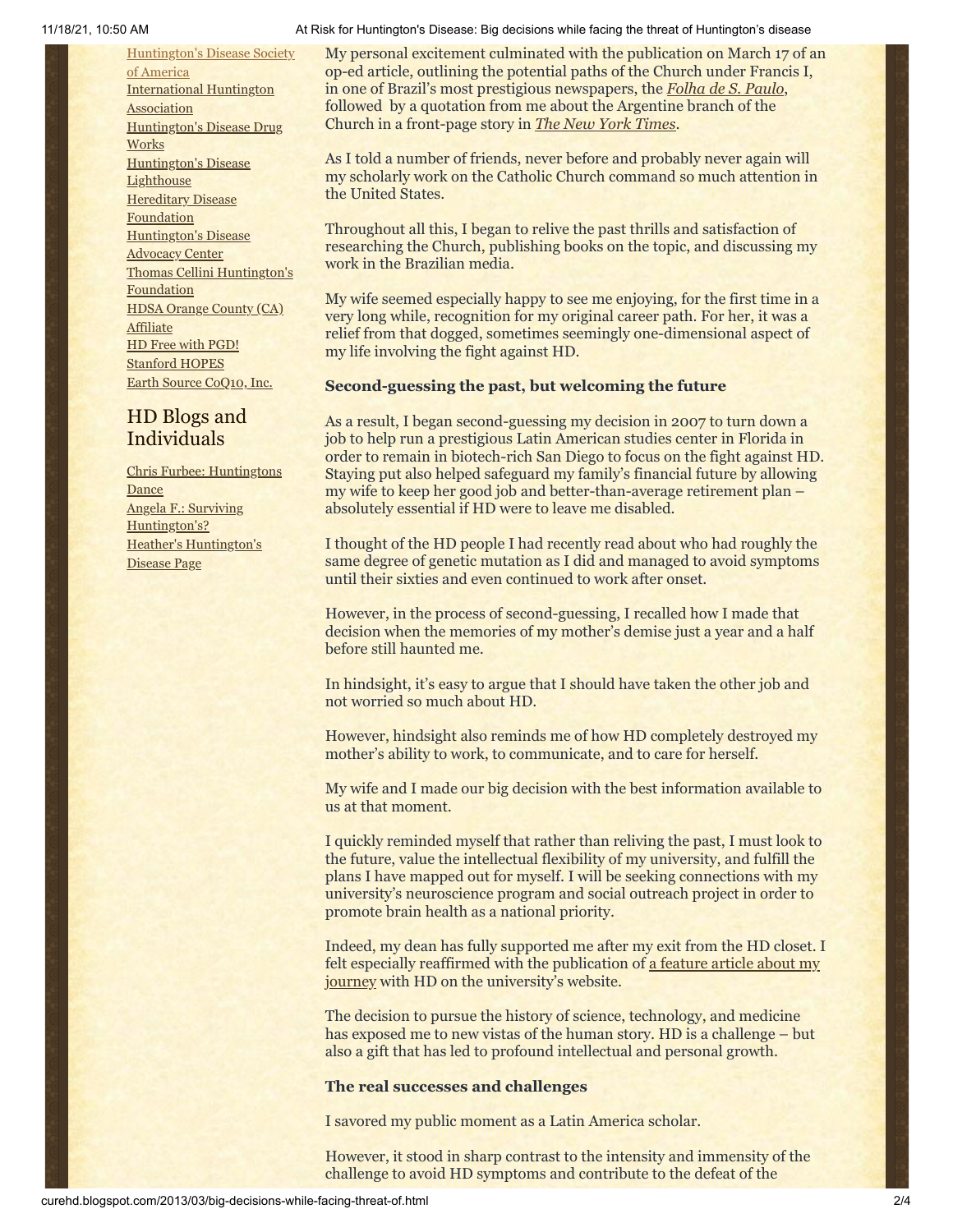#### disease.

While friends and colleagues were impressed with the recognition of my expertise, I quietly pondered the truly significant accomplishment for me during the week of Francis I's election: the successful arrangement of a meeting between Paulo Vannuchi, Brazil's former Minister of Human Rights, and Taíse Cadore, the president of the Associação Brasil Huntington. They discussed the crucial need to involve Brazil's Ministry of [Health in the fight against HD in Brazil, which will host the 2013 World](http://www.wchd2013.com/) Congress on Huntington's Disease from September 15-18.

Ultimately, scientists' work will go for naught unless events such as the World Congress can draw more people into the HD cause and involve them in the all-crucial research studies and clinical trials.

## **Participating in a study**

On March 13, as I monitored the Internet for news of the papal conclave, I spoke to a researcher at the Huntington's Disease Society of America Center for Excellence at Iowa Hospitals and Clinics, one of the sites for a key study known as [PREDICT-HD,](https://www.predict-hd.net/) an observational study of the earliest signs of HD that needs asymptomatic, gene-positive volunteers.

PREDICT-HD will help establish ways to measure the efficacy of potential treatments.

Participating in PREDICT-HD represents another big decision for my family and me. The study requires the presence of a spouse or partner, who must answer a questionnaire about the gene-positive individual. All three of us must spend two days traveling and at least two days in Iowa.

The PREDICT-HD also involves a voluntary spinal tap so that cerebral spinal fluid from gene-positive people can be studied for the effects of HD and ways to measure the efficacy of potential treatments.

Spinal taps are routine but, like any procedure, involve risks such as a debilitating headache that could require emergency room treatment. In my case, it means that I will probably notify my health insurance plan for the very first time of my gene-positive status. I want to make sure I can safely undergo the tap, and I want to have my plan doctors on standby in the event of complications.

In and of itself, informing my health plan about HD represents yet another significant shift in my medical, psychological, and emotional approach to the disease.

## **Channeling the positive energy**

As the HD researcher and I finished our discussion about PREDICT-HD, I saw the announcement of breaking news about white smoke from the Sistine Chapel: a new pope had been chosen.

Minutes later, my daughter and I watched as Francis I appeared on the balcony of St. Peter's Basilica in Rome and humbly prayed the Our Father and Hail Mary with the crowd gathered below – the same prayers she and I say together each night, alternating in English and Portuguese, before she goes to sleep.

I felt a new beginning for the Church.

In the days since then, I have frequently asked myself how I can channel the deep fulfillment and positive energy from my study of this troubled but nevertheless key institution into the effort to relieve the suffering caused by Huntington's and so many other devastating diseases.